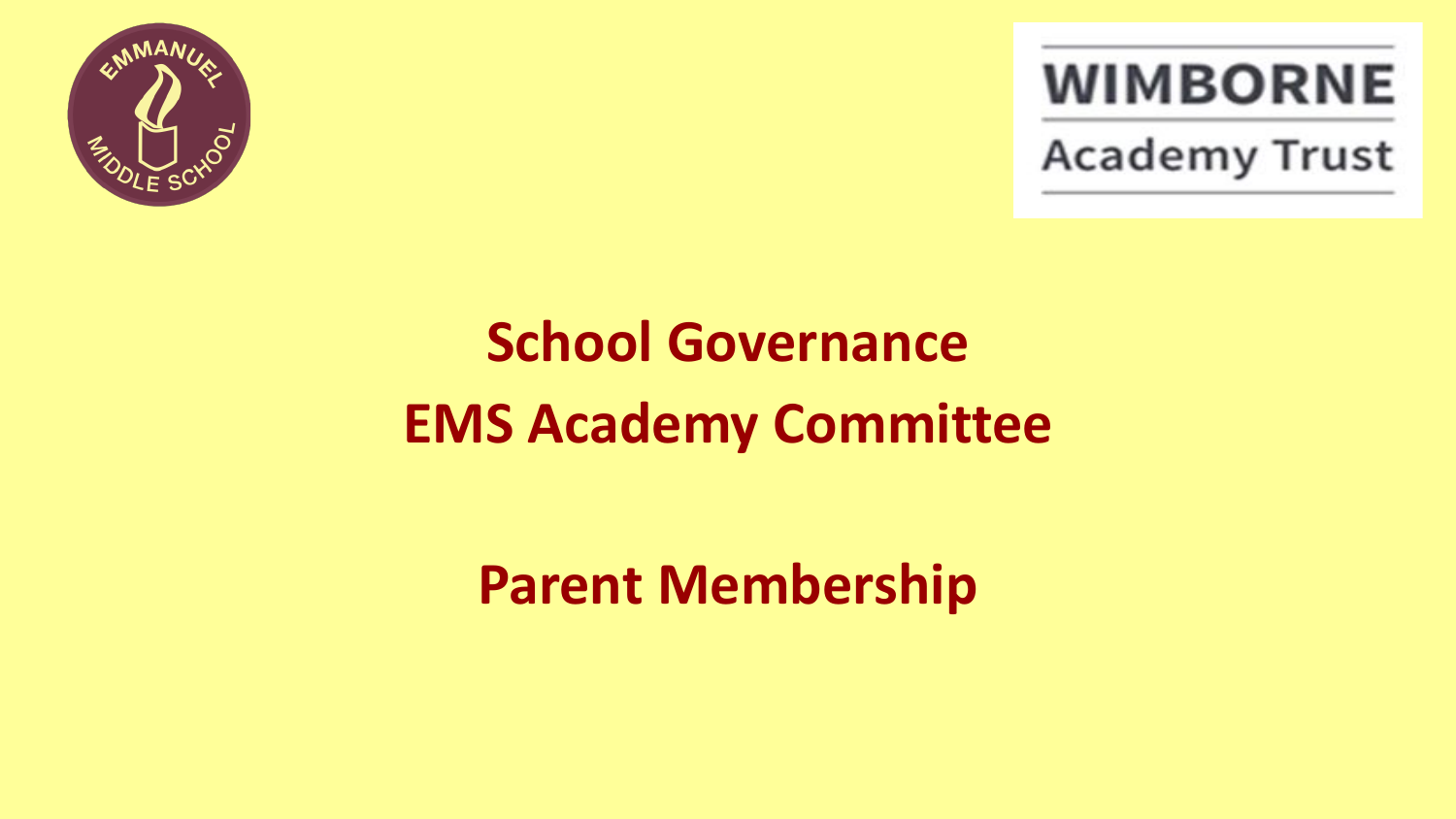

# PARENTS

Have you got what it takes to be an Academy Committee Member?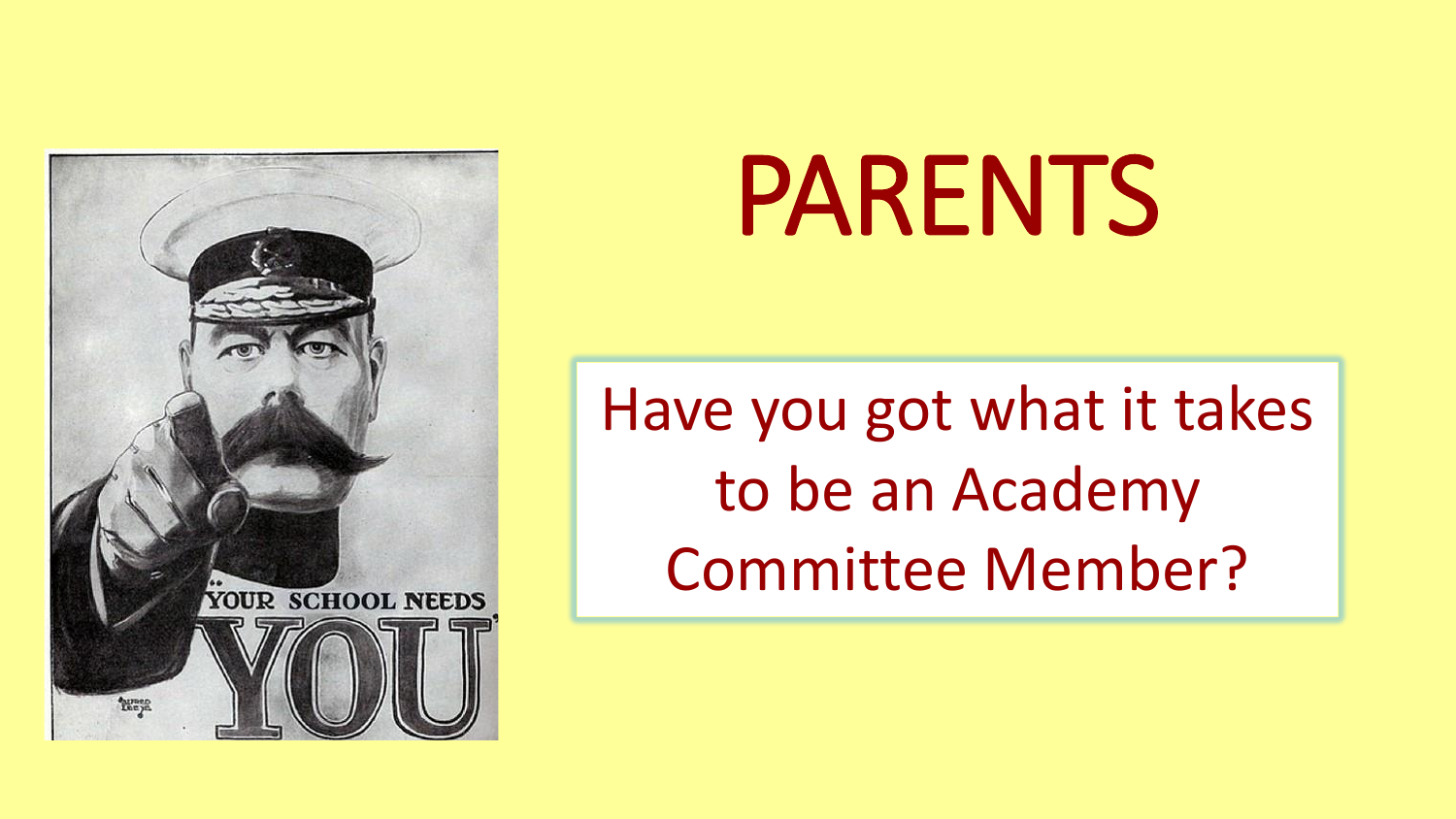#### Role of an Academy Committee Member: **Thinking & Questioning**

An effective Academy Committee Member makes a **strong contribution** to the work of the Academy Committee in ensuring **high standards** of achievement for all children and young people in the school by **holding** the Headteacher **to account** for the educational performance of the school and its pupils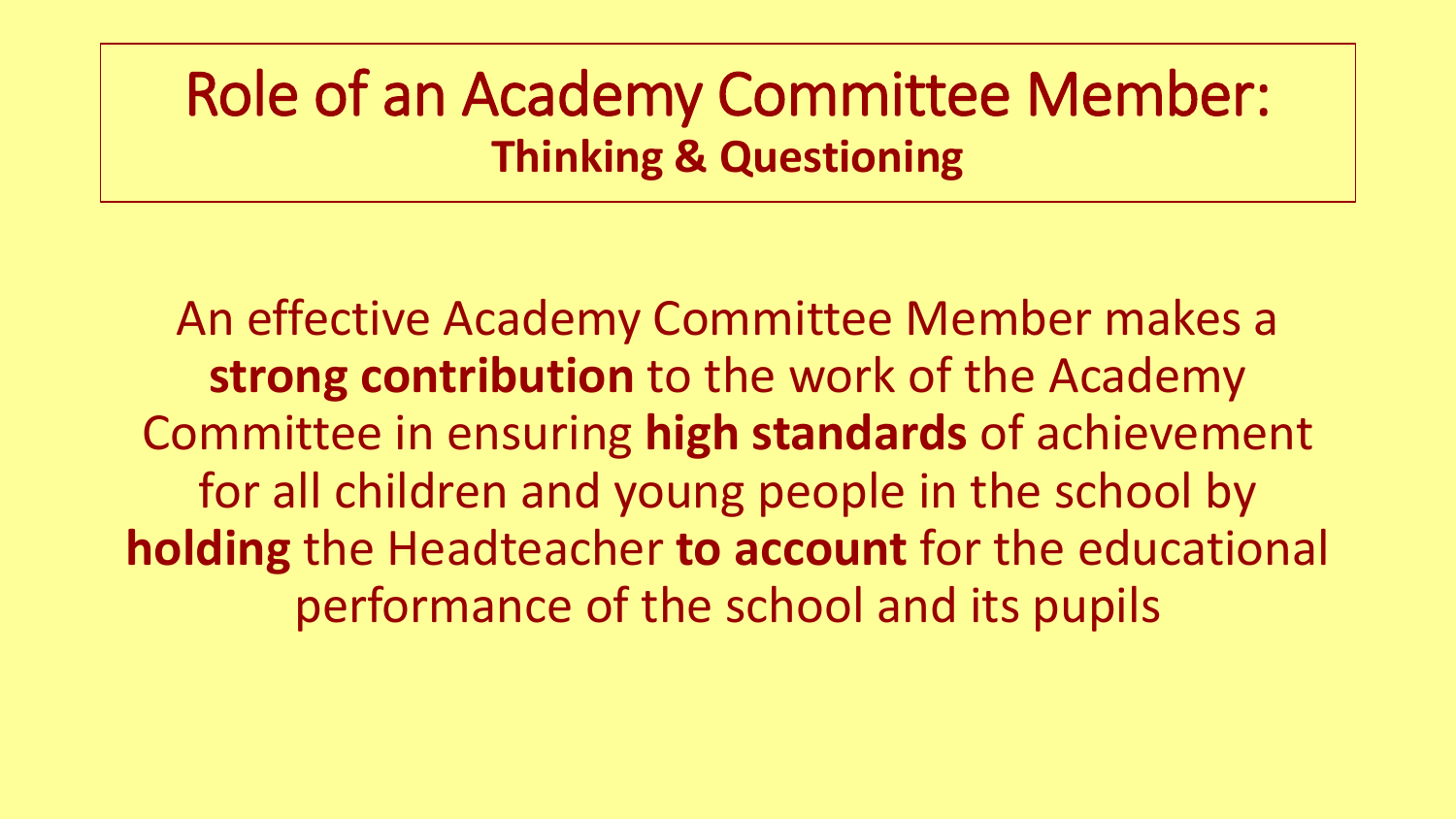## Making a Difference

- **Contribute** to determining the ethos of the school, to ensuring it holds true to its values and vision, and to making sure it is fulfilling the requirements of the Salisbury Diocesan Board of Education
- **Hold the Headteacher to account** by monitoring the school's performance and ensuring that all children, including those with special educational needs, have access to a broad and balanced curriculum
- Visiting School school visits and liaising with staff play an important part in ensuring the Committee understands how the school is meeting its objectives
- **Take Part -** in Committee meetings, actively asking questions and voicing opinions, to support the effective running of the Committee and the school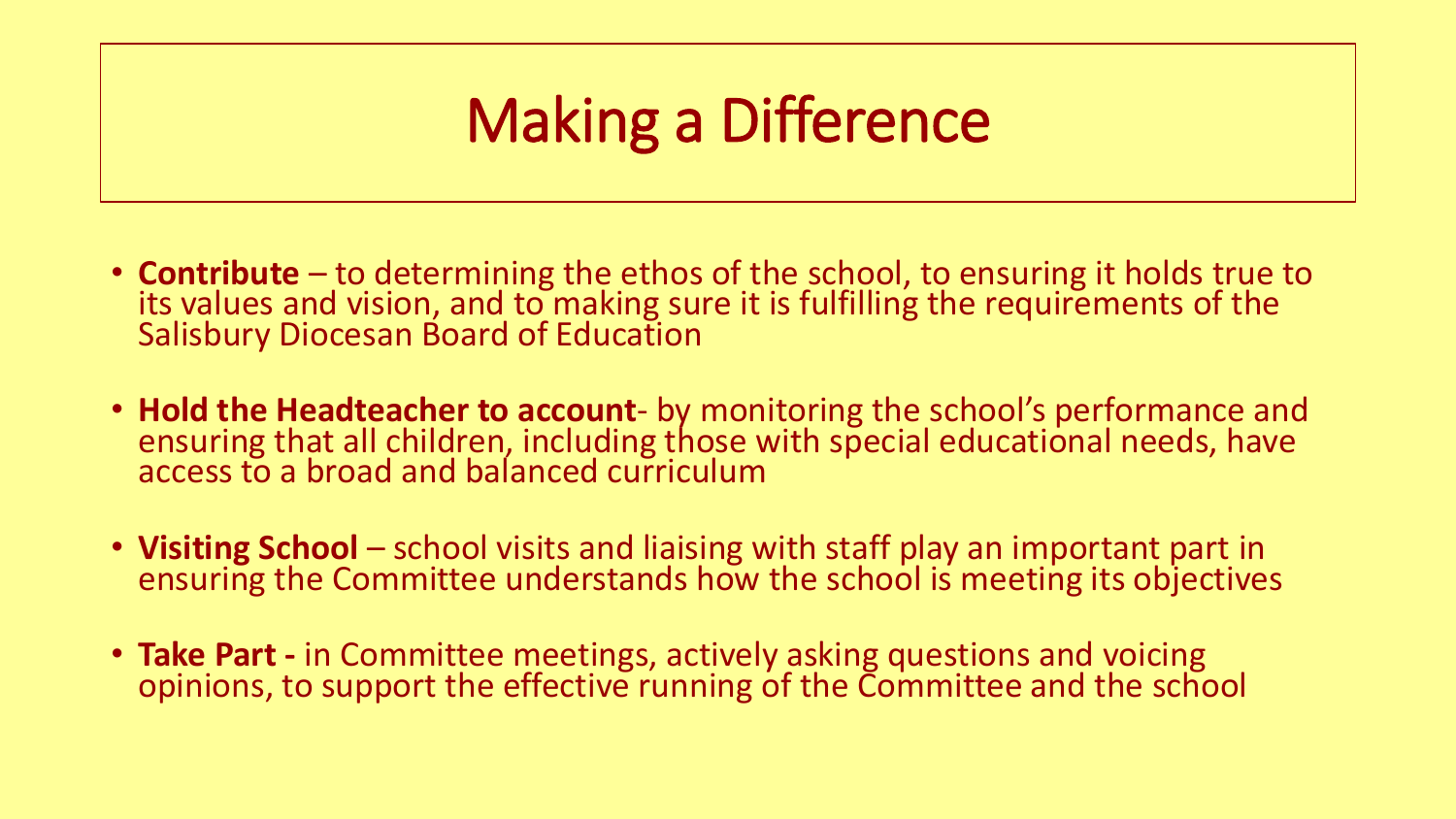## What you won't do

- Write School Policies
- Undertake any audits (even if qualified to do so)
- Spend lots of time with pupils (seek volunteer roles in school for this)
- Fundraise (PTA function)
- Undertake in depth classroom observations
- Undertake the work of the school staff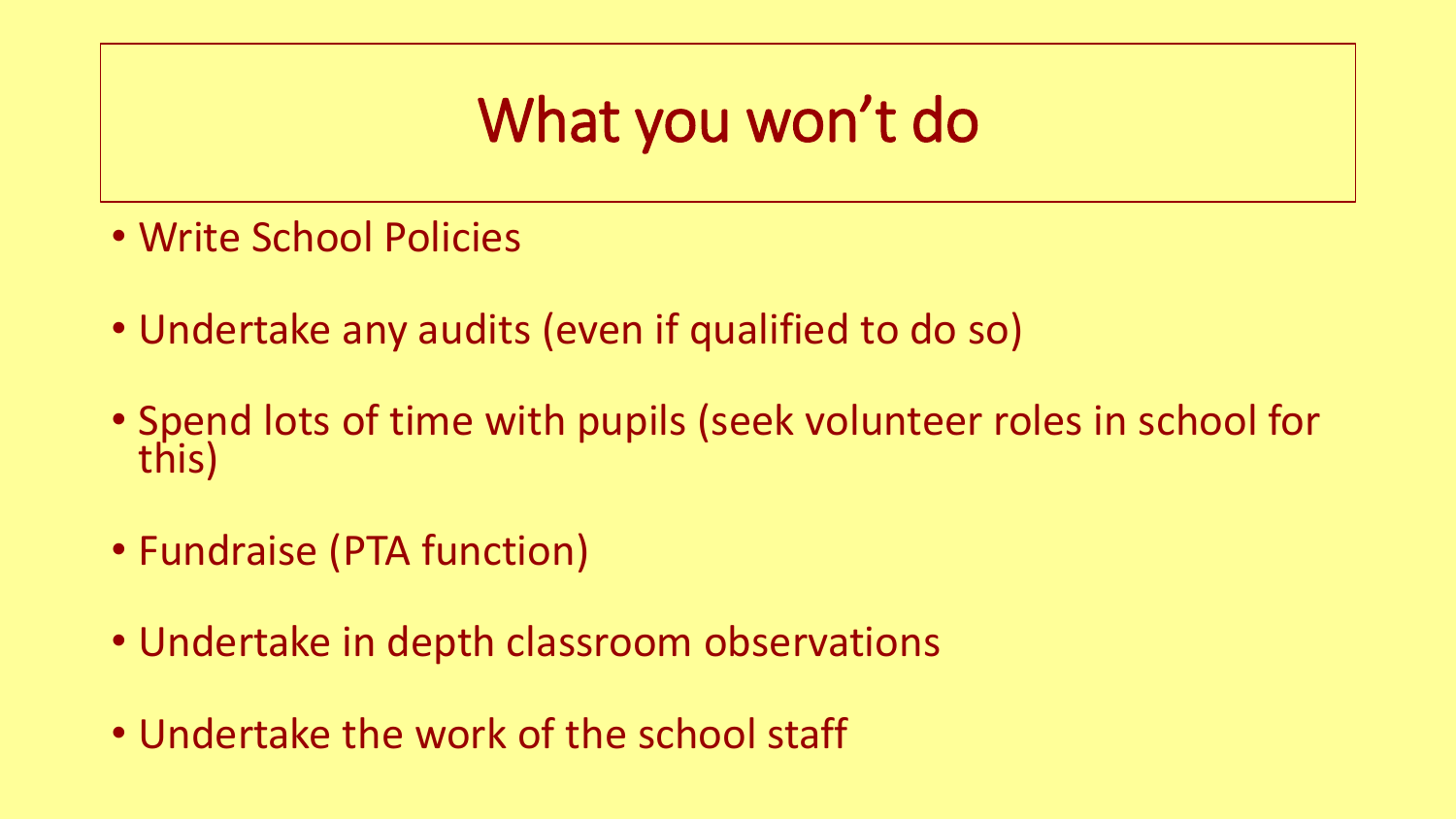#### How to become a Member – types of Membership

- **Parent** Parent of current EMS pupil(s), elected by parent (through ballot process if necessary)
- **Foundation** Members appointed by the Salisbury Diocesan Board of Education
- **Staff** Members of EMS teaching or support staff, elected by staff (through ballot process if necessary)
- **Trust Appointed** Members of the Community appointed by the WAT **Trustees**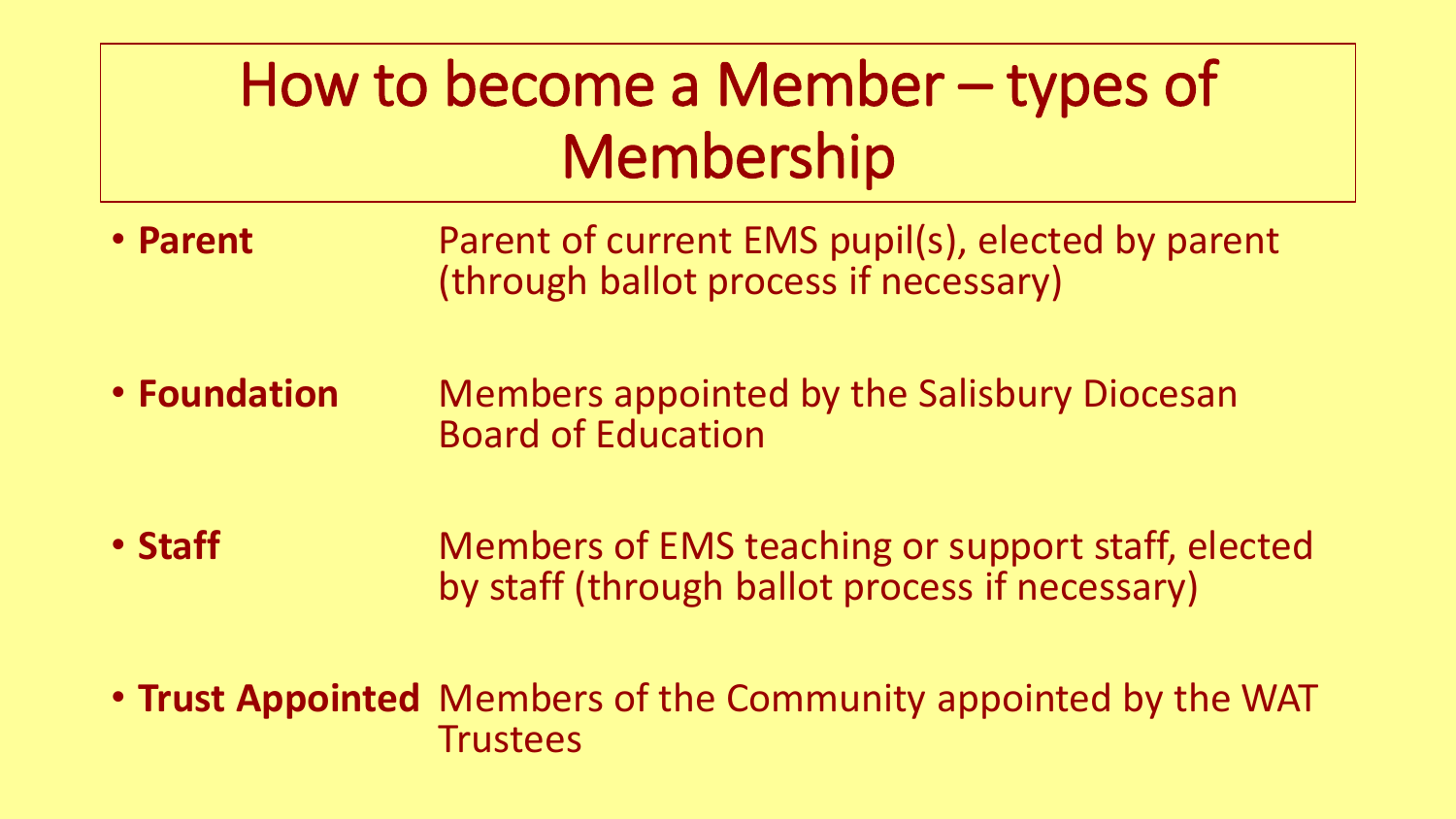#### Qualities & Skills Required

- **Desire to play an active role -** in ensuring that the school achieves its aims & objectives in line with guidelines and policies
- **Be a "critical friend"** prepared to question and challenge the Headteacher, and recognise and celebrate the school's successes
- **Commitment** must be willing to prepare for and attend meetings and occasional school visits

#### **No professional or academic qualifications needed**